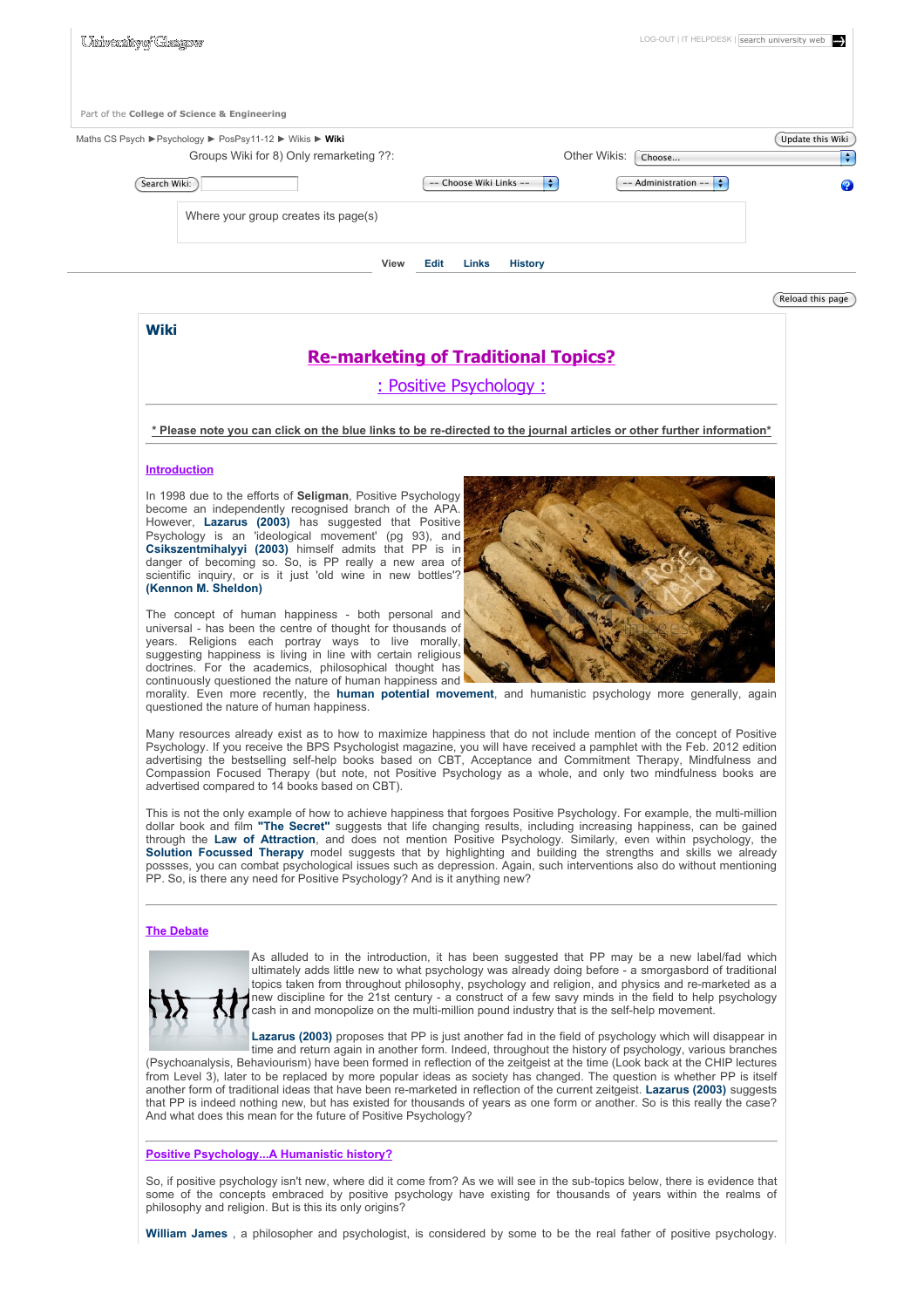James was intrigued by the idea of a 'healthy-minded' temperament (as compared to a morbid-minded one). Far predating Seligman's presidential address, in James' own presidential address in 1906 James called for a new field of psychology. James' conception of healthy-mindedness has some similarities to positive psychology - James believed that healthy-mindedness could be voluntary and be deliberately chosen, just as Seligman suggests we can learn to be optimistic. For a full discussion of Positive Psychology and James' views, see **Pawelski (2003)**.

More recently, and as has been alluded to above, positive psychology owes alot to Humanistic Psychology's ideas that people have an innate drive to strive for personal growth and development. **Maslow** used the term positive psychology himself, and was concerned with the study of health, self-actualized individuals, believing that psychology did not have an accurate understanding of human potential. Indeed, it is suggested that the areas of interest to humanistic psychologists love, creativity, self-actualization, courage etc, are similar to the signature strengths suggested by Seligman. **Froth (2004)** argues that the main difference between humanistic and positive psychology are focused around methodological differences. (**Froth (2004)** provides an excellent article on the history of positive psychology in relation to humanistic psychology for those of you who are interested).

## **A Place to Start...**

If you're looking for a general dip into some of the debate on whether PP is a re-marketing of traditional topics more generally (whether each individual topic is a re-marketing will be covered more later) read...

1. **Lazarus (2003)** Does the Positive Psychology Movements Have Legs?

- A good place to start for understanding some psychologists view on Positive Psychology as a re-marketing of traditional topics.

2. **Csikszentmihalyi (2003**) Legs or Wings? A Reply to R.S Lazarus

- Csikszentimihalyi has written a reply to the above article by Lazarus, and is a great place to start in understanding some of the defensive arguments against the view that Positive Psychology is just a re-marketing of traditional topics

3. **Froth (2004)** The History of Positive Psychology: Truth Be Told

- An exploration of the humanistic roots of positive psychology

### **For the Keen...**

Interested in finding out more? We have provided separate pages for each of the subtopics so that when you are revising you can dip in and out of the relevant information on our wiki! Just click on the links to be re-directed for more information on the history of each subtopic and a discussion on whether Positive Psychology is simply re-marketing these traditional topics.

Short for time? Skip below to read our general conclusions!

# **1. Signature Strengths**

*Click link above for debate on Signature Strengths*

# **2. Mindfulness**

*Click link above for debate on Mindfulness*

## **3. Learned Optimism**

*Click link above for debate on Learned Optimism* 

## **4. Gratitude**

*Click link above for debate on Gratitude*

### **A Quick Exercise...**

Grab a scrap piece of paper and think back to the topic you read for you own wiki page, and any other papers you've read so far for the course.

Firstly, have a think back to the historical or traditional context your wiki came from. What are the origins of Positive Psychology's thought for your topic? Where did these ideas come from? Do you think these ideas are new, or have existed for a long time? Is there anything new positive psychology has added?

Secondly, think about whether the articles you read mentioned Positive Psychology or not. What did the papers gain from being referred back to Positive Psychology? Could the papers that didn't refer to Positive Psychology have gained anything from being so?

Ask yourself...Do you think Positive Psychology was a re-marketing of the traditional topic of your wiki?

#### **A Few Comments On...**

**1. Wild & Uncritical Claims**

It is hard to point to wild & uncritical claims that address whether Positive Psychology is simply re-marketing. Those that suggest that Positive Psychology is just re-marketing have an element of truth as we have see. The above subtopics all derive from traditional topics, and thus, it does not seem wild or uncritical to suggest that Positive Psychology is nothing new. However, neither can we point to those articles trying to defend Positive Psychology as being wild or uncritical - their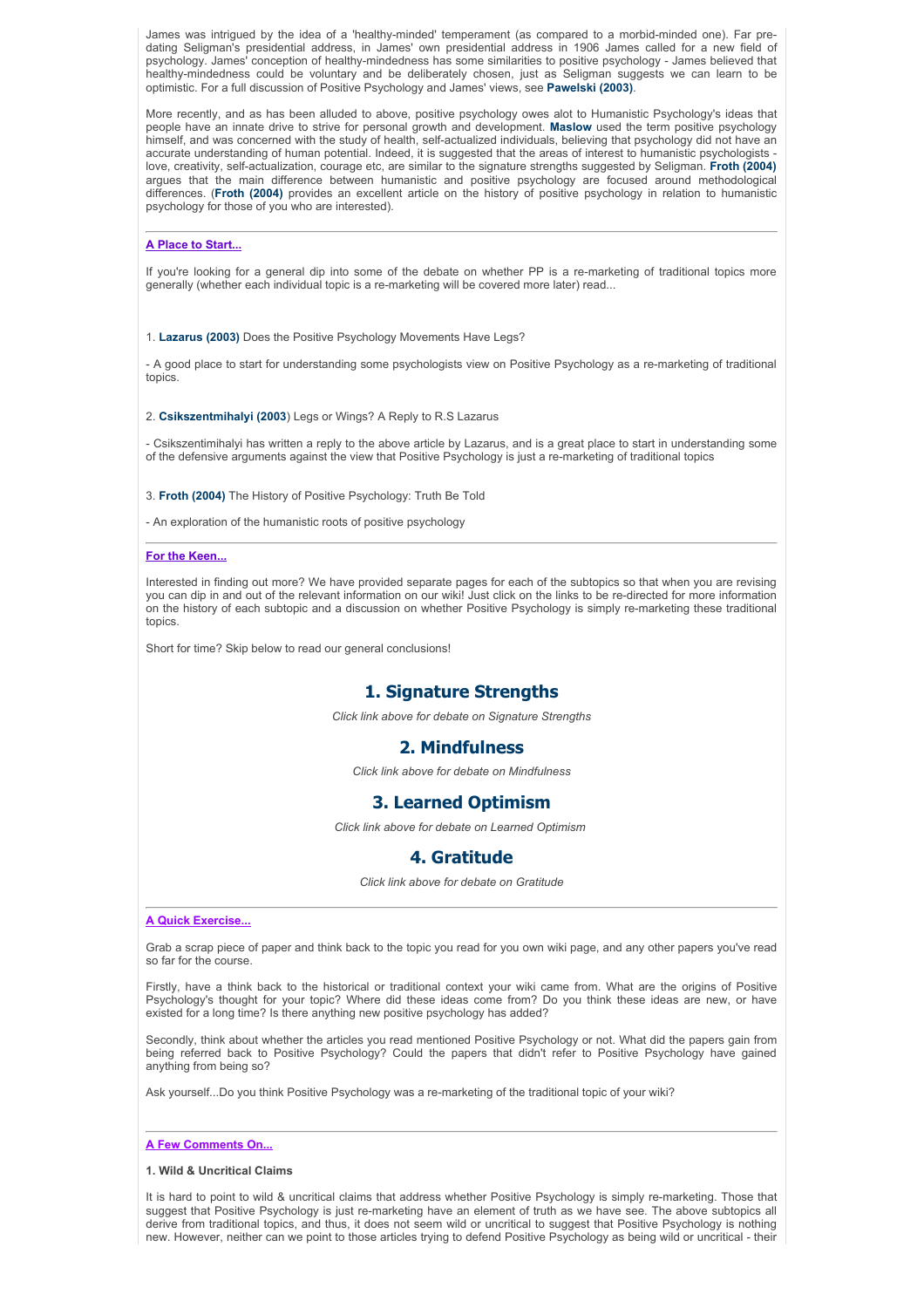counter arguments are similarly just.

### **2. Implications for Clincal Practice / Research**

Does whether PP is re-marketing or not really matter for clinical practice, or for research opportunities? If PP is coming up with new ideas which are able to be used in clinical practice to improve ones disposition, then this is obviously great, but even if PP derives from traditional topics, aren't any useful implications for practice still valuable? Whether PP is re-marketing or not, it doesn't really matter if it can increase self-perception of happiness and well-being. After all, if a placebo makes someone feel better, isn't that useful?

One area where it may be important to understand the history of PP is in the implications for research opportunities. Like in any subject, in psychology funding shifts depending on the research interests of the current zeitgeist. If positive psychology is seen as something new, then funding is more likely to be

forthcoming. However, even is positive psychology is a re-marketing of traditional topics, the existence of an umbrella under which to carry out and publish research already justifies the existence of positive psychology.

### **3. Gap Between Theory and Research**

We cannot talk about the 'theory and research' of whether positive psychology is new. However, what we can suggest is wether the theory that positive psychology is just re-marketing is reflected in the research thus for completed by positive psychology.

As a **quick exercise**, think back to your knowledge of the topics of signature strengths, mindfulness, learned optimism and gratitude before you started studying PP. Had you heard of these things before starting the lectures? Have you learnt something? Do you think that the research you have read for your own group wiki topics is new and exciting? If positive psychology is just re-marketing, how come we didn't know these things before? Do you think the research you have read has added something to the literature? You make up your own mind - does the research thus far published in positive psychology suggest that there is nothing new to learn?

### **General Conclusions**

The ideas underlying the vast majority of Positive Psychology theories are not new. PP encompasses a range of ideas from philosophy, religion, and other areas of more 'mainstream' psychology. For example, ideas of expressing gratitude are evident in all world religions, mindfulness has origins in the ideas of Buddhism, and using our strengths to achieve today is evident in self-help books that do not mention PP. However, the division of positive psychology is still in its infancy. It may be that, with time, PP is capable of building upon these traditional topics to provide ideas that are actually novel.

It is important though to assess Positive Psychology in the sense of an evolving discipline. Seligman has emphasized a need for a shift in thinking about Positive Psychology from that as being involved in happiness, to that which involves thinking about well being (Have a look if you've not already accessed **The Centre For Confidence** linked from Steve's site). Similarly, whether Positive Psychology is new or not, it has been argued that PP is necessary (**Sheldon & King., 2001**). Whether you agree with this or not is your own choice!



However, it may *not* be worth asking whether PP is a remarketing of traditional topics - the answer seems to be undoubtedly that yes, it is. In his reply to Lazarus (see intro) **Csikszentmihalyi (2003)** writes under the title of the section "Is Positive Psychology "New"? Of Course not" that "Who ever claimed it was?" (pg 115).

It is then worth asking rather than is PP new, whether the remarketing of traditional topics under the umbrella of positive psychology has *utility*. In the topics discussed, a recurring sentiment is established that further scientific research into the key ideas expressed is warranted, despite these topics being centuries old in some cases.

The very fact that these topics span across culture, time and disciplines and that these ideals consistently re-occur in

various forms is indicative of some universal utility in their messages for how to live 'the good life' as opposed to 'the pleasant life'. **Csikszentmihalyi (2003)** in reply to the criticisms of Lazarus (see intro) suggested that "neither Lazarus nor we can tell in advance what will turn out to be a fad, and what will genuinely advance science" (pg 114). However, whether Positive Psychology is yet able to actually provide adequate research is questionable (again, see the views of **The Centre For Confidence** on Seligman).

If this is true, and these theories do indeed warrant further investigation, is it useful to investigate these concepts under Positive Psychology, or should we continue to allow these concepts to span the psychological (and philosophical and religious) literature? Is there a harm to dealing with the topics of positive psychology within the existing divisions of Health Psychology, Clinical Psychology and Occupational Psychology etc? We would suggest that, despite its re-marketing of traditional topics, positive psychology does have something new to offer - a coherent and integrated forum for discussing what does lead to the 'good life' as opposed to the 'pleasant life'. While discussion of these topics does occasionally crop up in other areas of the psychological literature, PP has highlighted the importance of not just focussing on how to minimize distress, but how to maximize happiness, and enabled researches a pathway to funding, publication and the communication of ideas.

Thus, while "positive psychologists do not claim to have invented the good life...the value of the overarching term *positive psychology* lies in the uniting of what had been scattered and disparate lines of theory and research about what makes life worth living" **(Seligman, et al., 2005; pg 410)**.

## **References**

Journals

**Csikszentmihalyi., (2003). Legs or Wings? A Reply to R.S. Lazarus.** *Psychological Inquiry* **Froth, J.J. (2004). The History of Positive Psychology: Truth Be Told,** *NYS Psychologist* **Lazarus., R.S. (2003). Does the Positive Psychology Movement Have Legs?,** *Psychological Inquiry, 14(2),* **93-109**